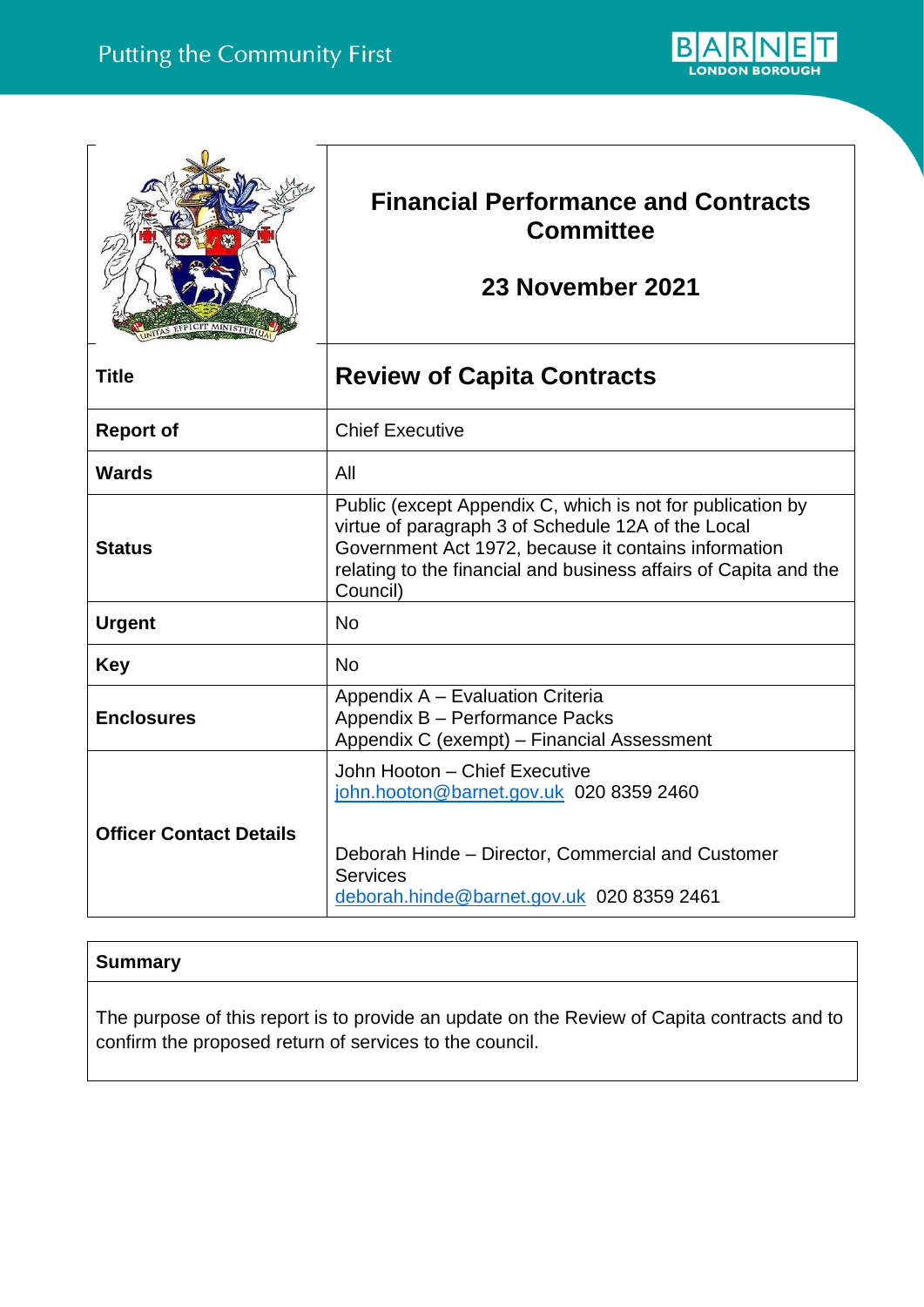**Officer Recommendations** 

**That the Financial Performance and Contracts Committee:**

- **1. Notes that extension proposals have been received from Capita;**
- **2. Notes the evaluation approach that will be applied to those proposals, as set out in paragraphs 2.1 to 2.6;**
- **3. Notes the content of the performance packs attached at Appendix B;**
- **4. Makes the following recommendations to the next meeting of the Policy and Resources Committee:**

**That the Policy and Resources Committee agrees that:**

- **a. the council does not seek to extend those elements of the RE and CSG contracts that relate to the procurement service, regulatory services, the regeneration service and highways;**
- **b. upon expiry of those elements of the contract, these services be returned to the council;**
- **c. the future strategy for the highways service should be the subject of a separate report to the Environment Committee;**
- **d. the recruitment service be returned to the council in February 2022; and**
- **e. the chief executive be authorised to take the necessary action to transfer the recruitment service back to the council, subject to the conclusion of the necessary due diligence, and to prepare for the transfer of other returning services in 2023; and**
- **5. Notes the next stages of activity, as set out in paragraphs 4.1 and 4.2.**

## **1 WHY THIS REPORT IS NEEDED**

- 1.1 At its meeting on 8<sup>th</sup> June 2021, the Financial Performance and Contracts Committee agreed the proposed direction of travel for services currently provided by Capita, through the Customer and Support Group (CSG) contract and the Regional Enterprise (RE) contract. The proposed direction of travel was based on dealing with services in three categories:
	- 1. Retained services interim extension of two-three years for key technology-based services, where return in-house would be unlikely to be a viable option and a reasonable extension would generate additional investment. The agreement of any extension would be dependent upon robust investment and improvement proposals from the service provider;
	- 2. Returning services confirm contract will expire in 2023 for services where there is unlikely to be much scope for the service provider to add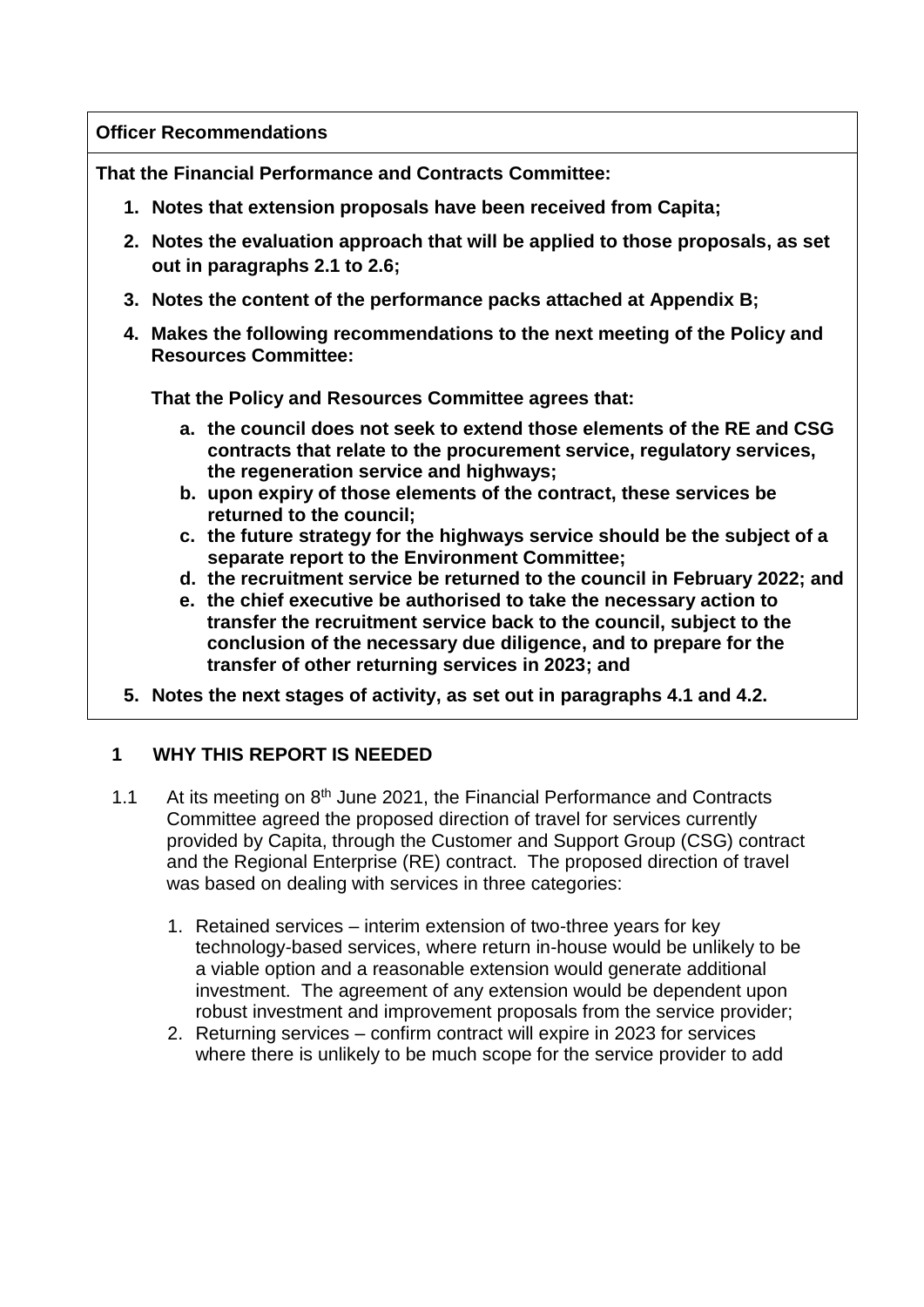further significant value, the market for re-procurement is limited and the financial case can be made to return them to the council; and

- 3. Further review services interim extension of one-two years for services where the case for returning, re-procuring or extending is unclear and a more detailed review is required to determine the best strategic option.
- 1.2 Recommendations on the categorisation of services were based on the following factors:
	- Overall performance
	- Scope for further investment and innovation
	- Scope for service provider to further add value
	- Logistical considerations
	- Financial viability of returning the service in-house
	- Clarity of strategic direction for the service
- 1.3 The report identified that there remained a considerable amount of work to be done before firm recommendations on the future delivery model for each service could be made.
- 1.4 For those services where the proposed direction of travel involved contract extension, whether for one year or three, the focus of attention would be on continuing the joint working with Capita to ensure that their proposals for the future development of the services align with council's vision and requirements. Discussions would also continue to further understand and agree the rationale, scope and any wider impacts or interdependencies, where a partial return of services has been suggested.
- 1.5 The June report stated that, where the proposed direction of travel was to return services to the council, work would continue on confirming the business cases for so doing. It was also reported that Capita had confirmed that they are keen to work closely with the council on maintaining the delivery of these services over the remaining life of the contract and ensuring a smooth transition back to the council in due course.
- 1.6 Where it was identified that further review is required before the future delivery model can be determined, work would continue on identifying and assessing the options, including carrying out further market research where appropriate.
- 1.7 A further progress report was considered by the Committee at its meeting on 7 th October 2021.
- 1.8 The following table summarises the direction of travel that was agreed for each service: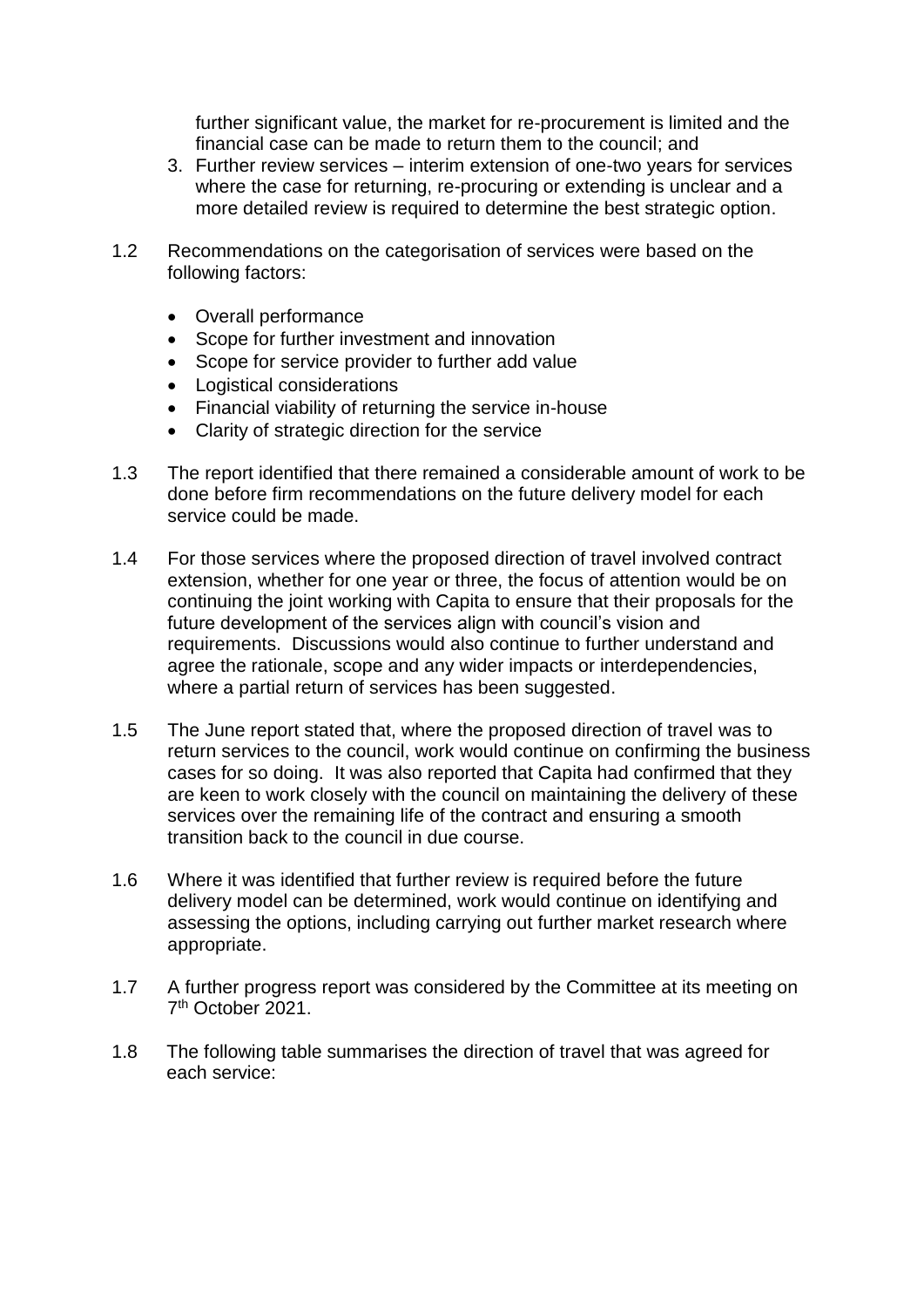| <b>Service</b>                      | <b>Retain</b>        | Return       | Further review, with<br>short extension |
|-------------------------------------|----------------------|--------------|-----------------------------------------|
| ΙT                                  | ✓                    |              |                                         |
| <b>Customer Services</b>            | ✓                    |              |                                         |
| <b>Revenues and Benefits</b>        | $\checkmark^{\star}$ |              |                                         |
| Procurement                         |                      | $\checkmark$ |                                         |
| Accounts Payable/Integra            |                      |              | $\checkmark$                            |
| <b>HR/Core HR</b>                   |                      |              | $\checkmark$                            |
| <b>Estates</b>                      |                      |              | $\checkmark$                            |
| Planning and Development<br>Control | $\checkmark$         |              |                                         |
| <b>Building Control</b>             | $\checkmark$         |              |                                         |
| Land Charges                        | ✓                    |              |                                         |
| <b>Regulatory Services</b>          |                      | ✓            |                                         |
| Regeneration                        |                      | ✓            |                                         |
| Highways                            |                      | ✓            |                                         |
| Cemetery and Crematorium            |                      |              | ✓                                       |

*\* with some element of the service potentially returning to the council upon expiry of the contract*

### **2 REASONS FOR RECOMMENDATIONS**

#### **Retained and further review services**

- 2.1 Capita's extension proposals have now been received by the council. Whilst this is not a procurement exercise in the usual sense, a rigorous evaluation process has been developed that is consistent with normal tender evaluation procedures. The process involves colleagues from the commercial and financial teams, as well as client leads.
- 2.2 The procurement service, which is not part of the extension proposals, has advised on the design of the process, as agreed with Capita, but will not be part of the evaluation process.
- 2.3 The evaluation process will apply the following weightings, in line with the criteria previously applied during the 2018/19 review: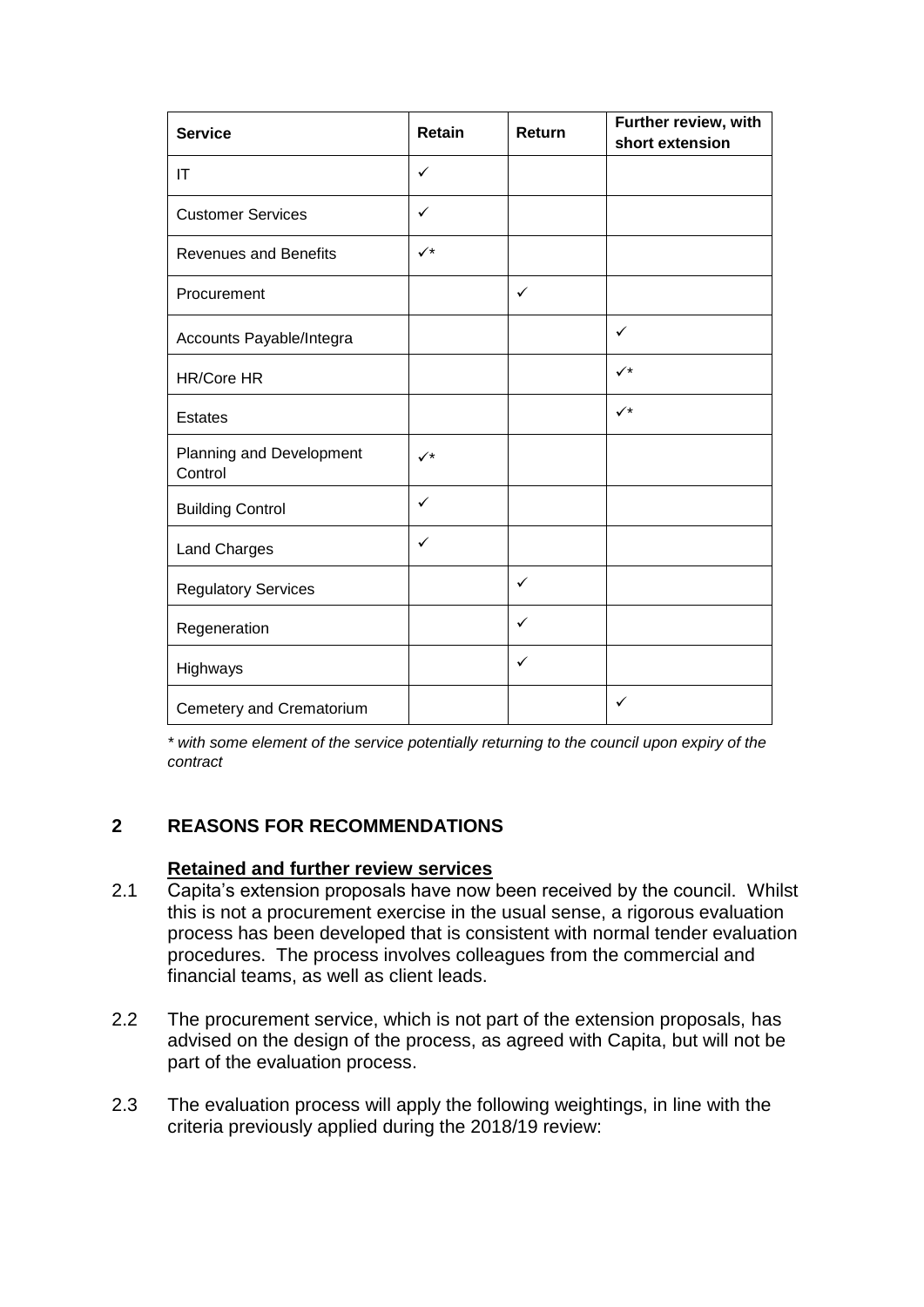| Strategic control | 20% |
|-------------------|-----|
| Quality           | 35% |
| Value for money   | 35% |
| Social value      | 10% |

- 2.4 The detailed sub-criteria that will be considered are attached at Appendix A, which also provides examples of items that would contribute to Social Value.
- 2.5 The process will be conducted in two stages, with feedback being provided to Capita following the first stage to enable modifications to provide a "best and final offer". The council has reserved the right to reject the proposals at any point.
- 2.6 One aspect that will be considered in the evaluation process is the extent to which the proposals address known performance issues, as set out in a series of performance packs that have produced to support the process. The packs that relate to "retained services" have been scrutinised by the informal crossparty working group and are attached at Appendix B. Members of the Committee are asked to note the contents of the packs. The packs that relate to "further review" services will be published after they have been subjected to the same scrutiny.
- 2.7 At this stage, the Committee is asked to note that extension proposals have been received and to note the evaluation process. It is anticipated that a full report on the outcomes of the evaluation will be brought to this Committee on 1st February 2022.
- 2.8 In respect of "further review" services, some work is continuing in the background on identifying and assessing the longer-term options for services, in particular in respect of the review of core IT systems requirements (accounting/HR/procurement), including consideration of an ERP solution. However, it should be noted that the function of the proposed one-year extensions is to allow additional time for that review work to take place, so it is not anticipated that this work will be completed until much later in the process.

#### **Returning services**

- 2.9 For services where the proposed direction of travel was to confirm that the contract will expire, at which point the service will return to the council, the primary focus of the work has been on confirming that this an affordable and deliverable option.
- 2.10 That work has now been completed in respect of the following services:
	- Procurement
	- Regulatory Services
	- Regeneration
	- Highways
- 2.11 It has been concluded that, across the four services, the financial impact of returning them to the council would be affordable and, overall, will not result in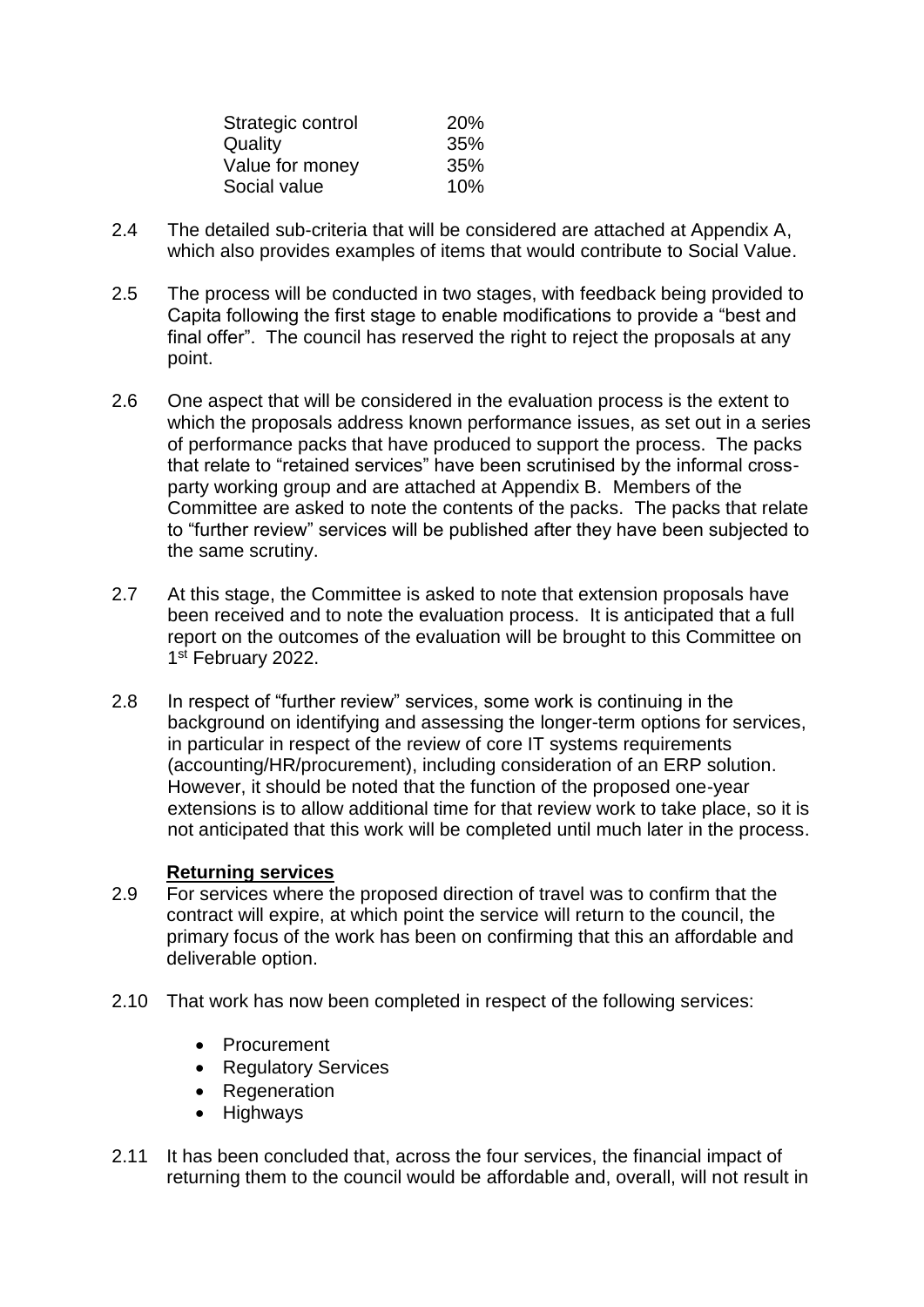additional costs to the council in delivering those services. The detailed financial analysis is set out in Appendix C, which is not for publication by virtue of paragraph 3 of Schedule 12A of the Local Government Act 1972, because it contains information relating to the financial and business affairs of Capita and the Council. Publishing this information would compromise the council's negotiating position and this consideration outweighs the public interest in disclosing the information at this stage.

- 2.12 Alongside the financial assessment, client leads for the procurement service, regulatory services and the regeneration service have also considered whether or not there would be any benefits in adopting an alternative delivery model, such as re-procuring these services from an alternative provider. They have concluded that the rationale for the proposed direction of travel set out in the 8<sup>th</sup> June report, i.e. allowing the contracts for these services to expire in 2023 and returning them to the council, is sound and the Review outcomes in respect of these services should now be confirmed.
- 2.13 In respect of the highways service, the 8th June report stated that *"it would not be appropriate to extend the current arrangement, so the proposed direction of travel is that the contract should be allowed to expire in 2023. Whilst it is anticipated that the bulk of the service currently provided through the RE contract will transfer back to the council, Highways is a particularly complex service, so there may be some elements that will continue to require third party input, particularly specialist design work. Further work will, therefore, be required to determine the detail of the most appropriate model going forward. It is proposed that the detailed future roadmap for the service and the associated business case will be developed through the Barnet/RE Highways Transformation Programme."*
- 2.14 Work has continued through the Highways Transformation Programme to consider a range of options for the future delivery of the service. That work is nearing completion and it is anticipated that a proposal on the future strategy for highways will be presented to the Environment Committee in January 2022, with a subsequent report to the Policy and Resources Committee. Notwithstanding the ongoing work on developing that operating model, it is clear that this will not involve an extension of the existing commercial arrangements and any future third party input, whether from Capita or another provider, will require procurement with separate commercial arrangements.
- 2.15 It is, therefore, proposed that it is now confirmed that the highways element of the RE contract should not be extended and that the service should return inhouse.
- 2.16 The  $8<sup>th</sup>$  June report identified that there may be some benefit in returning the recruitment element of the HR/payroll service to the council upon expiry of the contract, to further strengthen the client/contract relationship. Through subsequent discussions, it has been concluded that, with the imminent expiry of the contract for Vacancy Filler software, the most appropriate course of action is to return the service to the council in February 2022 and for the council to contract directly with Vacancy Filler. The service comprises three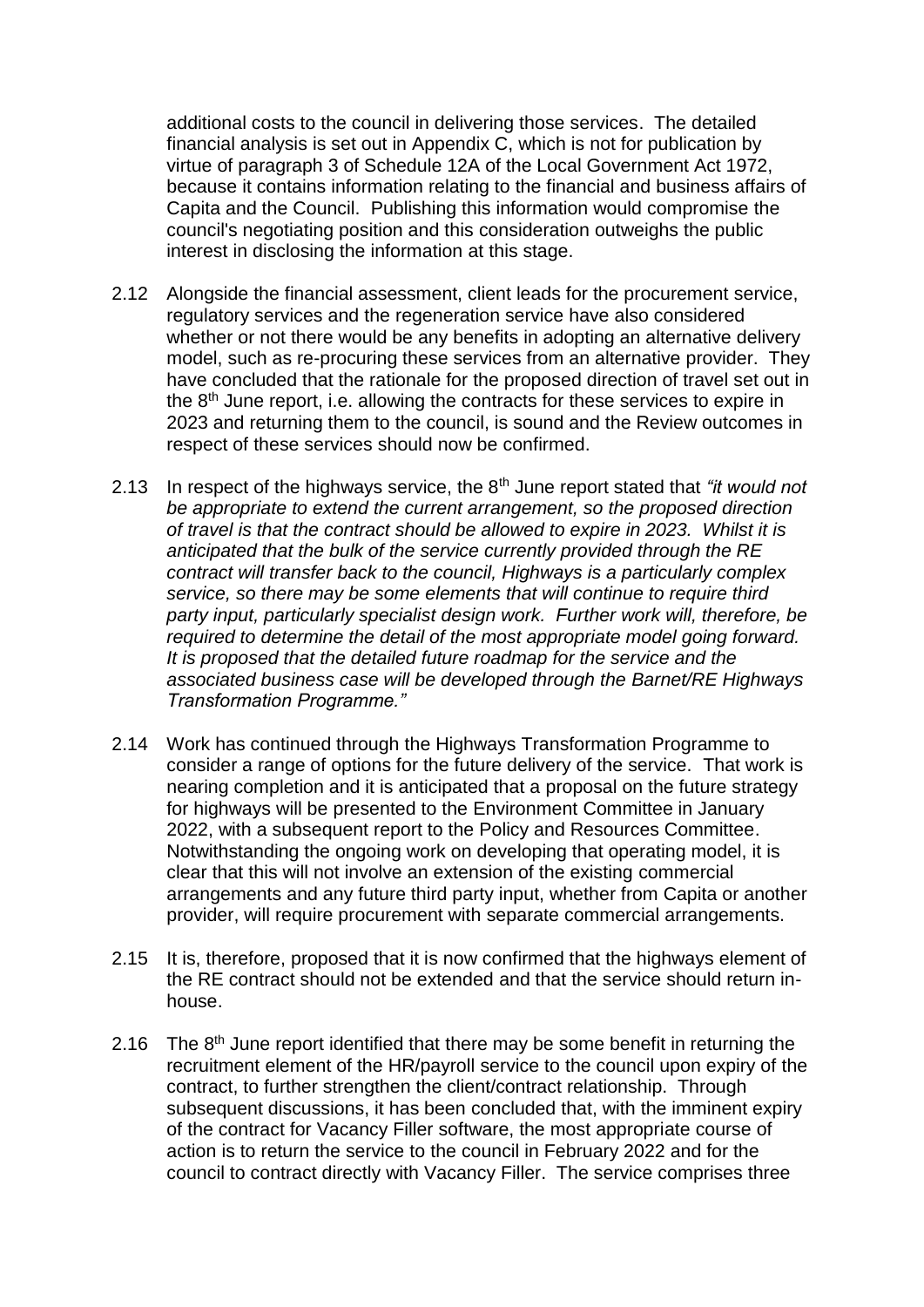staff and discussions have commenced in respect of the TUPE implications of a service transfer.

- 2.17 Any resulting contract price change would be based on the current actual cost of providing the service, which could result in a small budget pressure due to increased pension costs. The financial details are set out in Appendix C, which is not for publication by virtue of paragraph 3 of Schedule 12A of the Local Government Act 1972, because it contains information relating to the financial and business affairs of Capita and the Council. Further due diligence, including consideration of any equalities impact, is required prior to implementation of the transfer.
- 2.18 It is therefore recommended that the Financial Performance and Contracts Committee make the following recommendations to the next meeting of the Policy and Resources Committee:

That the Policy and Resources Committee agrees that:

- a. the council does not seek to extend those elements of the RE and CSG contracts that relate to the procurement service, regulatory services, the regeneration service and highways;
- b. upon expiry of those elements of the contract, these services be returned to the council;
- c. the future strategy for the highways service should be the subject of a separate report to the Environment Committee;
- d. the recruitment service should be returned to the council in February 2022; and
- e. the chief executive be authorised to take the necessary action to transfer the recruitment service back to the council, subject to the conclusion of the necessary due diligence, and to prepare for the transfer of other returning services in 2023.
- 2.19 The proposals set out in this report have been considered and scrutinised by the informal cross-party working group.

### **3 ALTERNATIVE OPTIONS CONSIDERED AND NOT RECOMMENDED**

3.1 The reasons for not recommending extensions of the contracts for these services were considered by this Committee on 8<sup>th</sup> June 2021.

#### **4 POST DECISION IMPLEMENTATION**

- 4.1 Evaluation of Capita's extension proposals is underway and the outcome of that will be reported to the next meeting of this Committee.
- 4.2 In respect of returning services, both parties are committed to continuing their joint working approach, which will be essential to ensure a smooth transition to the new arrangements. Maintaining the cohesiveness of these services and maximising the retention of skilled and experienced staff is an absolute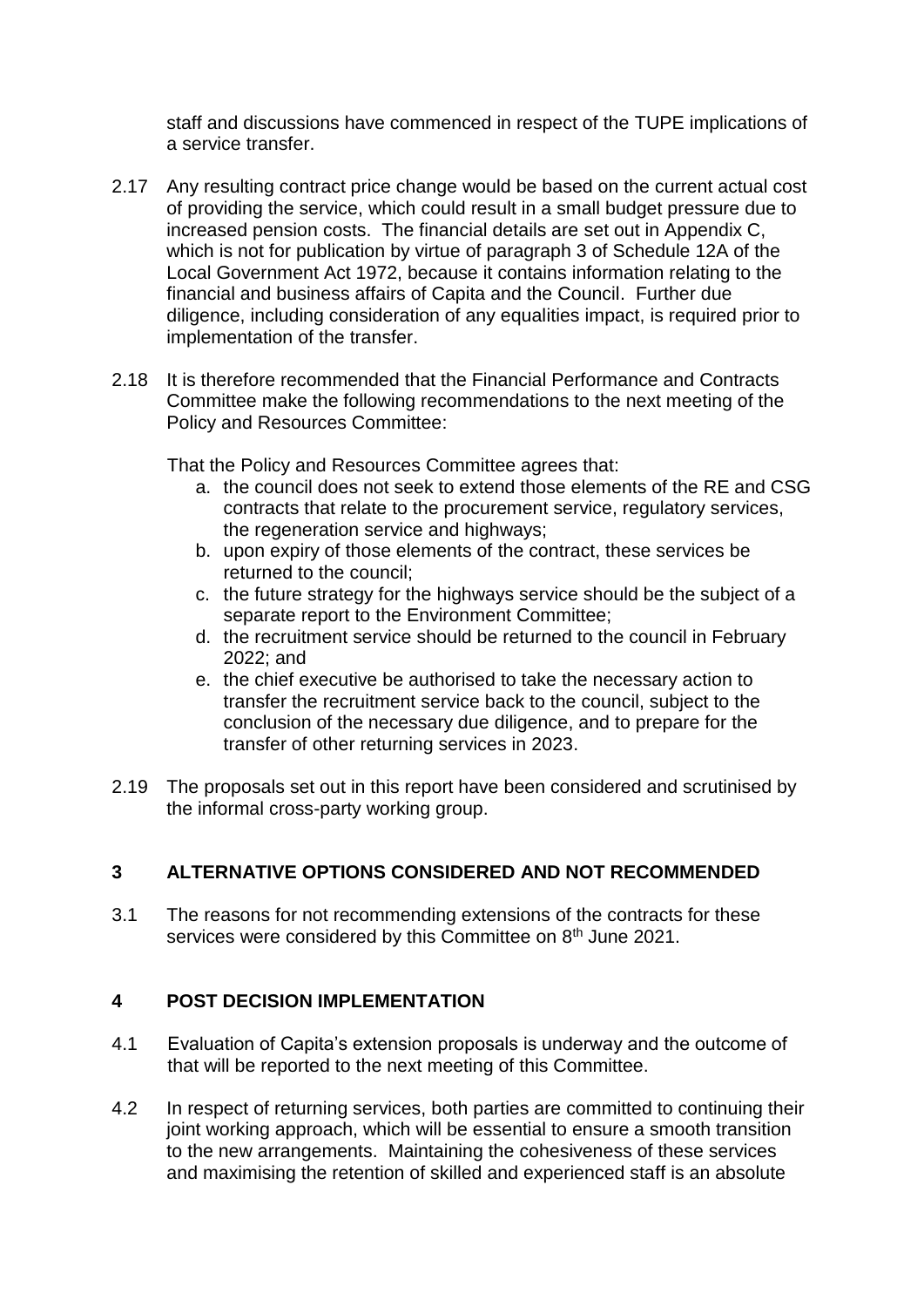priority for the Programme. To this end, detailed planning for the exit from the contract and transfer of services is underway. This will cover matters such as the transfer of staff, assets, licences etc. The exit plan will also set out how the parties will work together to maintain service delivery and support staff through the process.

### **5 IMPLICATIONS OF DECISION**

#### 5.1 **Corporate Priorities and Performance**

5.1.1 The aims of this Review are consistent with the council's Corporate Plan, Barnet 2024, in that it aims to ensure high quality, good value services.

#### 5.2 **Resources (Finance & Value for Money, Procurement, Staffing, IT, Property, Sustainability)**

- 5.2.1 The Capita contracts collectively have a value of approximately £80m per annum (including core fee, income and special projects). It was originally anticipated that around £500k, less than 1% of the value of the contracts, would be required to carry out the Review. This would be required for programme management, specialist input (including procurement and legal) and additional commercial capacity.
- 5.2.2 Project management resources that have been employed to support the Review were redeployed to support the delivery of critical services during the Covid-19 pandemic. There has, therefore, been additional resource implications associated with the extension to the overall timescales for delivery the Review. These are estimated to be approximately £240k for the financial year 2021/22.
- 5.2.3 The costs involved are justified by the scale of the contracts and the importance to the council of delivering best value going forward. The costs will be funded by a non-recurrent allocation from the contingency budget, subject to the approval of Policy and Resources Committee.

### 5.3 **Social Value**

5.3.1 The Public Services (Social Value) Act 2012 requires people who commission public services to think about how they can also secure wider social, economic and environmental benefits. Before commencing a procurement process, commissioners should think about whether the services they are going to buy, or the way they are going to buy them, could secure these benefits for their area or stakeholders. The existing contracts include Social Value provisions and the opportunity to enhance these will be considered as part of the negotiations to extend the contracts and in any re-procurement activity.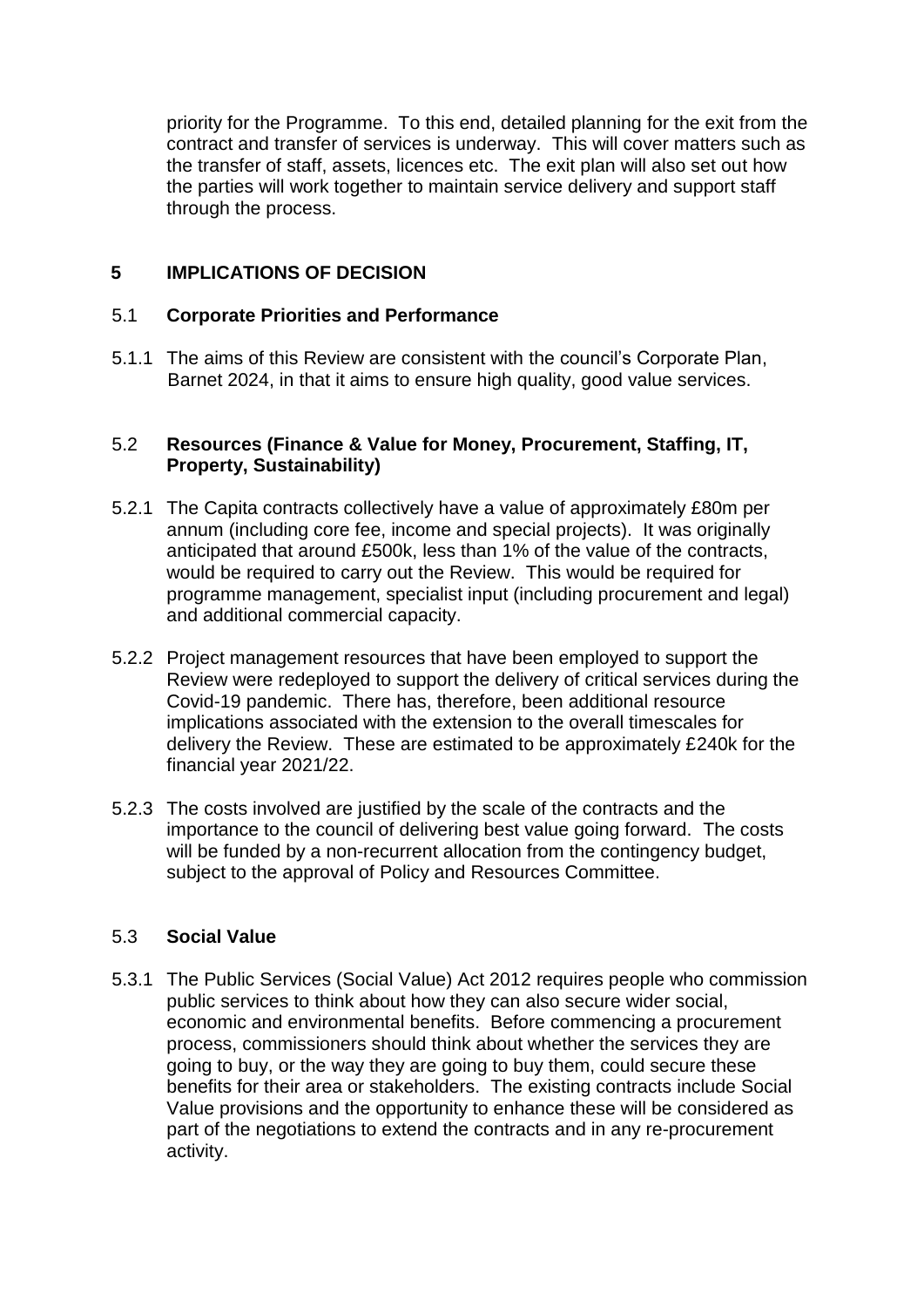5.3.2 Social Value commitments contained in Capita's extension proposals will be evaluated independently of other parts of the submission.

### 5.4 **Legal and Constitutional References**

- 5.4.1 Council Constitution, Article 7 (Committees, Forums, Working Groups and Partnerships) provides that Financial Performance and Contract Management Committee is responsible for the oversight and scrutiny of the council's major strategic contracts. It may 'at the request of the Policy & Resources Committee and/or theme committees consider matters relating to contract or supplier performance and other issues and make recommendations to the referring committee.' Policy and Resources Committee on 17<sup>th</sup> June 2019 agreed that terms of reference and progress on the Review should be reported to the Financial Performance and Contracts Committee. Any resulting recommendations would be made in a further report to the Policy and Resources Committee.
- 5.4.2 Legal advice will be sought as required, including on contractual, public procurement, consultation, and employment related matters, to ensure that the council acts lawfully at all times.
- 5.4.3 Best Value public consultations as required by Section 3 of the Local Government Act 1999 (as amended by s137 of the Local Government & Public Involvement in Health Act 2007) will be carried out as appropriate in the context of the Review. Statutory Guidance requires the council to provide for organisations, businesses, service users, and the wider community to put forward options on how to reshape services, and to consider overall value, including economic, environment and social value when reviewing service provision. This will be carried out as set out in paragraphs 1.7 and 1.8 of this report.
- 5.4.4 Consultation with staff will be carried out as appropriate and the council will comply with its legal obligations under the Transfer of Undertakings (Protection of Employment) Regulations 2006 (as amended) (TUPE) in connection with the transfer of any affected staff.

### 5.5 **Risk Management**

- 5.5.1 Key risks associated with the Review include:
	- Ongoing time and/or resource constraints lead to the Review not being carried out effectively, resulting in poor decision-making
	- Relationship with Capita deteriorates during the Review, leading to poorer service delivery
	- Lack of clarity on scope and deliverables from the Review results in disappointed and/or confused stakeholders
	- Resource requirements and/or organisational focus on the Review leads to deterioration in service quality or seeking value for money.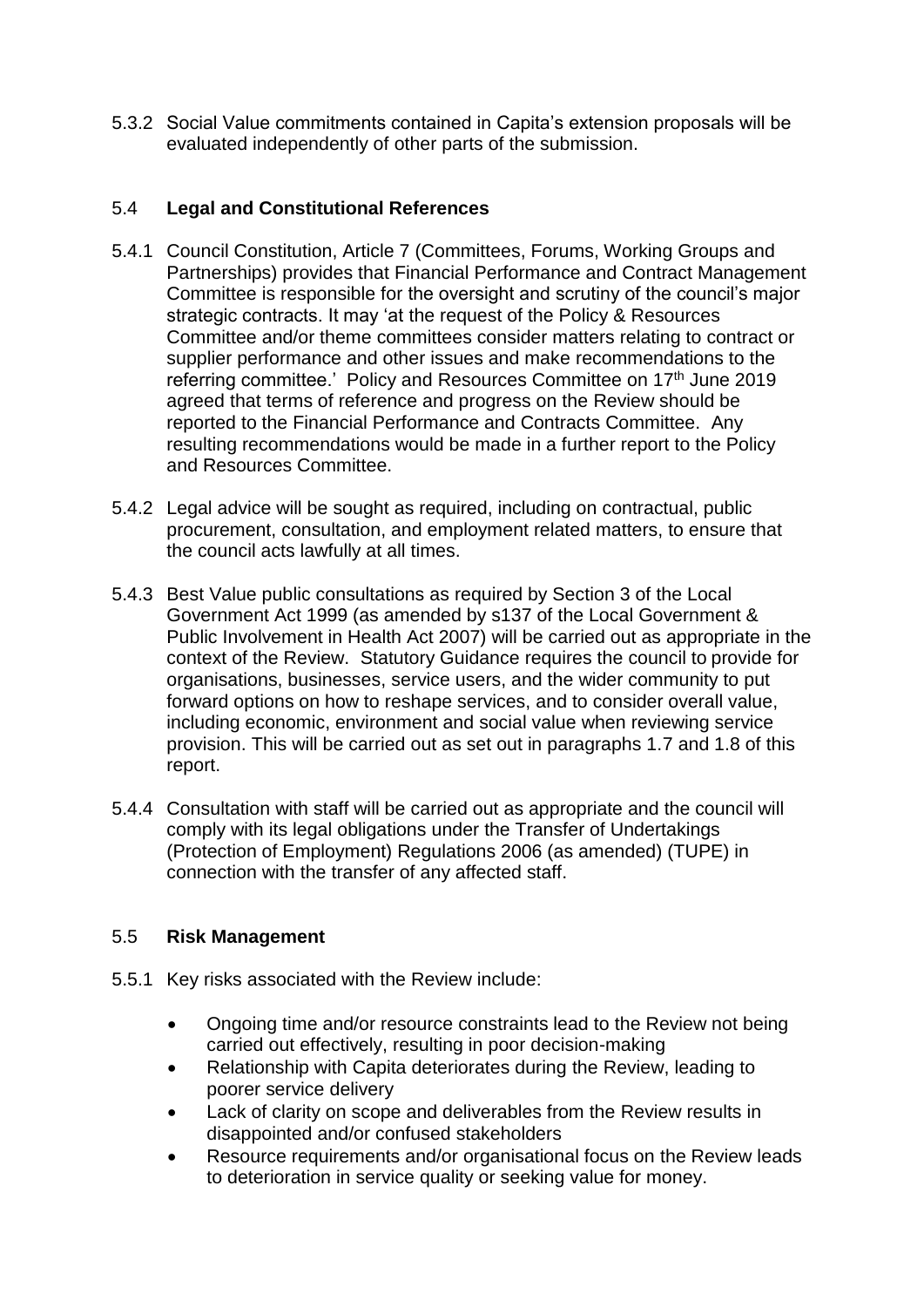- A further wave of the Covid-19 pandemic further delays work on the Review.
- 5.5.2 Risks continue to be monitored and mitigating actions have been put in place, including establishment of close partnership working with Capita, ensuring appropriate resourcing (please refer to 5.2.1) and through detailed planning.

### 5.6 **Equalities and Diversity**

- 5.6.1 Equality and diversity issues are a mandatory consideration in the council's decision-making process. Decision makers should have due regard to the public-sector equality duty in making their decisions. The equalities duties are continuing duties they are not duties to secure a particular outcome. The equalities impact will be revisited on each of the proposals as they are developed. Consideration of the duties should precede the decision. It is important that the Committee has regard to the statutory grounds in the light of all available material such as consultation responses. The statutory grounds of the public-sector equality duty are found at section 149 of the Equality Act 2010.
- 5.6.2 A public authority must, in the exercise of its functions, have due regard to the need to:

(a) eliminate discrimination, harassment, victimisation and any other conduct that is prohibited by or under this Act;

(b) advance equality of opportunity between persons who share a relevant protected characteristic and persons who do not share it;

(c) foster good relations between persons who share a relevant protected characteristic and persons who do not share it.

- 5.6.3 Having due regard to the need to advance equality of opportunity between persons who share a relevant protected characteristic and persons who do not share it involves having due regard, in particular, to the need to: (a) remove or minimise disadvantages suffered by persons who share a relevant protected characteristic that are connected to that characteristic; (b) take steps to meet the needs of persons who share a relevant protected characteristic that are different from the needs of persons who do not share it; (c) encourage persons who share a relevant protected characteristic to participate in public life or in any other activity in which participation by such persons is disproportionately low.
- 5.6.4 The steps involved in meeting the needs of disabled persons that are different from the needs of persons who are not disabled include, in particular, steps to take account of disabled persons' disabilities.
- 5.6.5 Having due regard to the need to foster good relations between persons who share a relevant protected characteristic and persons who do not share it involves having due regard, in particular, to the need to:
	- (a) Tackle prejudice, and
	- (b) Promote understanding.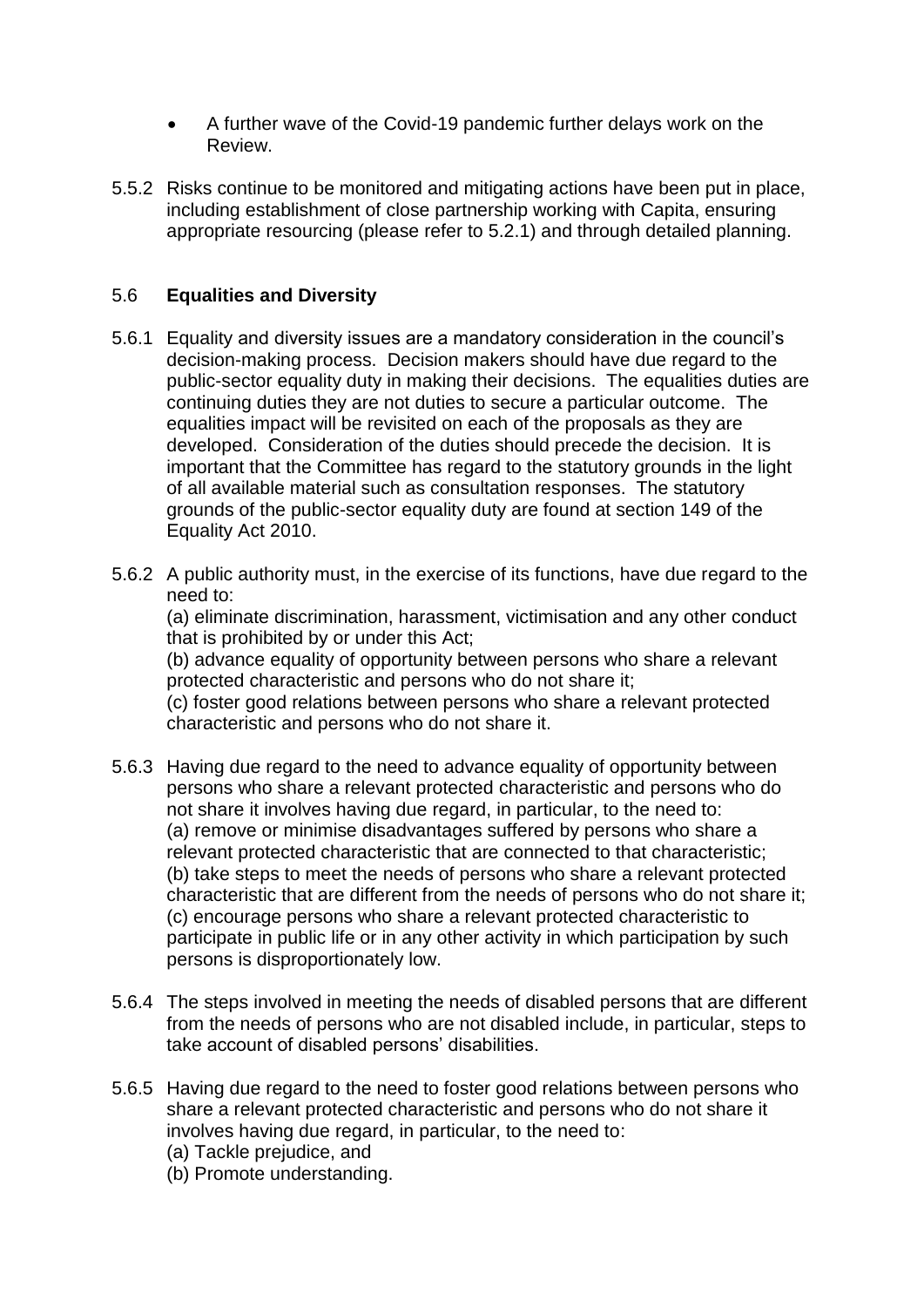- 5.6.6 Compliance with the duties in this section may involve treating some persons more favourably than others; but that is not to be taken as permitting conduct that would otherwise be prohibited by or under this Act. The relevant protected characteristics are:
	- Age
	- Disability
	- Gender reassignment
	- Pregnancy and maternity
	- Race,
	- Religion or belief
	- Sex
	- Sexual orientation
	- Marriage and Civil partnership
- 5.6.7 Equalities Impact Assessments will be undertaken on a service by service basis as more detailed proposals and business cases are developed. For returning services, the development and consideration of Equalities Impact Assessments will be carried out as part of the exit planning process.

#### 5.7 **Consultation and Engagement**

#### *Public consultation and Best Value consultation*

5.7.1 As previously reported to this Committee, extensive consultation has taken place through the review of Capita contracts as reported to Policy and Resources Committee on 17<sup>th</sup> June 2019. The Review is a continuation of the review of Capita contracts and will take into account the feedback already provided. Further engagement has taken place through the use of focus groups, the outcome of which is reported separately to this Committee.

#### *Staff consultation*

- 5.7.2 Any proposals that involve the transfer of services from one provider to another (including transfer in-house or to alternative providers) will entail a statutory requirement to provide information and consult with staff representatives under the Transfer of Undertakings (Protection of Employment) Regulations (TUPE). These requirements will be triggered once a decision to transfer services has taken place and prior to any transfer being effected.
- 5.7.3 However, it should be noted that it is good practice to engage with all staff from the point at which any potential for transfer of services becomes generally known, throughout the decision making and transition periods and for a period post transfer (if a transfer takes place). Early engagement with staff assists in managing the risks of staff becoming unsettled or distracted as outlined above. It also assists in preventing loss of key staff during the decision making and transition periods, as well as ensuring the council continues to attract high calibre individuals by maintaining its reputation as an employer of choice. Arrangements have been put in place to engage with and update staff, as the Review progresses.